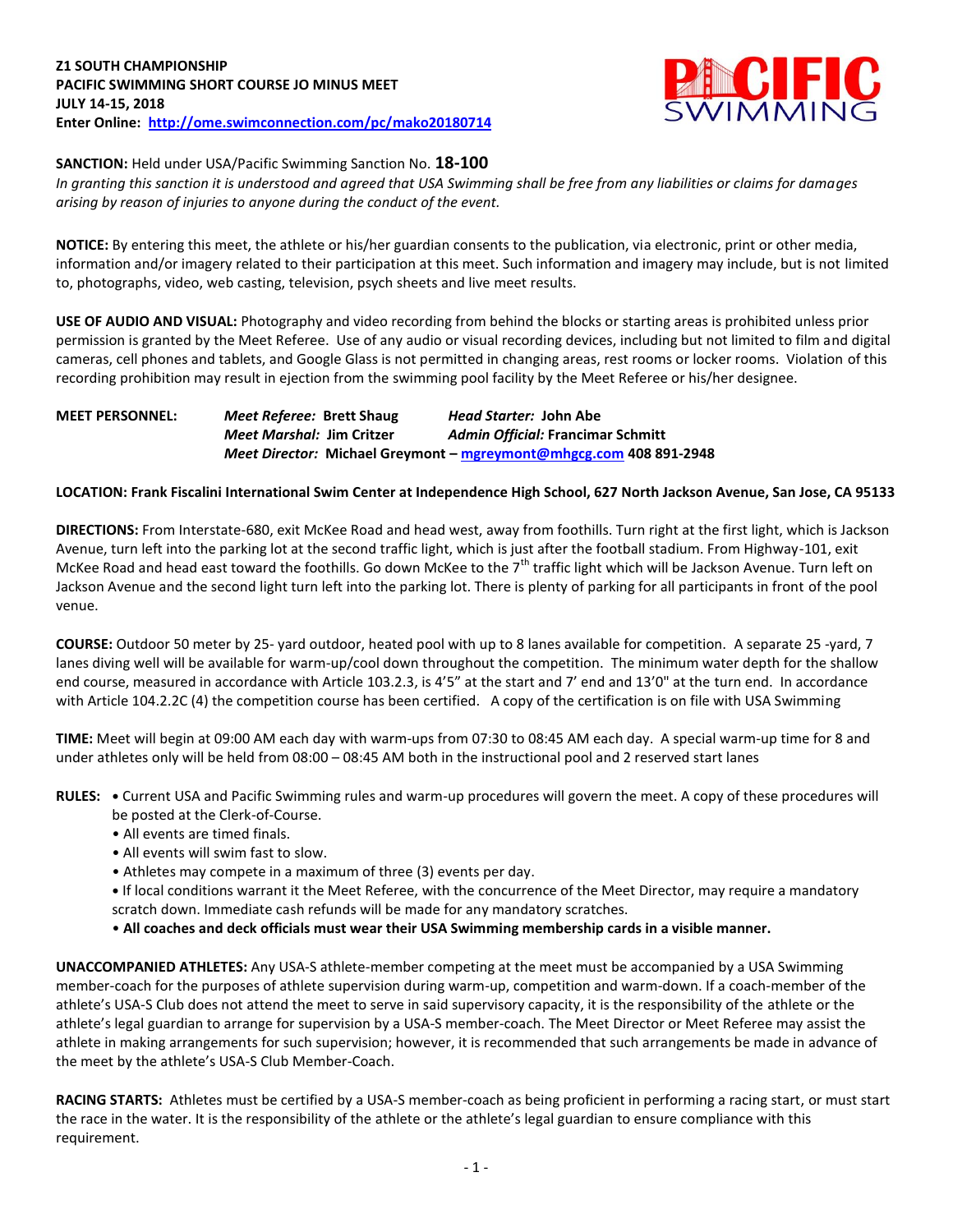**RESTRICTIONS:** • Smoking and the use of other tobacco products is prohibited on the pool deck, in the locker rooms, in spectator seating, on standing areas and in all areas used by swimmers, during the meet and during warm-up periods.

- Sale and use of alcoholic beverages is prohibited in all areas of the meet venue.
- No glass containers are allowed in the meet venue.
- No propane heaters are permitted except for snack bar/meet operations. Or any other open flame devices.
- All shelters must be properly secured.
- Changing into or out of swimsuits other than in locker rooms or other designated areas is prohibited.

• Destructive devices, to include but not limited to, explosive devices and equipment, firearms (open or concealed), blades, knives, mace, stun guns and blunt objects are strictly prohibited in the swimming facility and its surrounding areas. If observed, the Meet Referee or his/her designee may ask that these devices be stored safely away from the public or removed from the facility. Noncompliance may result in the reporting to law enforcement authorities and ejection from the facility. Law enforcement officers (LEO) are exempt per applicable laws.

• Operation of a drone, or any other flying apparatus, is prohibited over the venue (pools, athlete/coach areas, spectator areas and open ceiling locker rooms) any time athletes, coaches, officials, and/or spectators are present.

**ELIGIBILITY:** • Athletes must be current members of USA-S and enter their name and registration number on the meet entry card as they are shown on their Registration Card. If this is not done, it may be difficult to match the athlete with the registration and times database. The meet host will check all athlete registrations against the SWIMS database and if not found to be registered, the Meet Director shall accept the registration at the meet (a \$10 surcharge will be added to the regular registration fee). Duplicate registrations will be refunded by mail.

• Entries with **"NO TIME" will be ACCEPTED.**

• Entry times submitted for this meet may be checked against a computer database and may be changed in accordance with Pacific Swimming Entry Time Verification Procedures. .

• Disabled athletes are welcome to attend this meet and should contact the Meet Director or Meet Referee regarding any special accommodations on entry times and seeding per Pacific Swimming policy.

• Athletes 19 years of age and over may compete in the meet for time only, no awards. Such athletes must have met standards for the 17-18 age group.

• The athlete's age will be the age of the athlete on the first day of the meet.

• This is a JO MINUS swim event. **Athletes may not enter events in which they have achieved a Pacific Swimming "JO" time standard for their age group and gender.**

**ENTRY FEES:** \$4.00 per event plus an \$10.00 participation fee per athlete. Entries will be rejected if payment is not sent at time of request. Relay entries are \$9.00 per event entry.

**ONLINE ENTRIES:** To enter online go to **<http://ome.swimconnection.com/pc/mako20180714>** to receive an immediate entry confirmation. This method requires payment by credit card. Swim Connection, LLC charges a processing fee for this service, equal to \$1 per athlete plus 5% of the total Entry Fees. Please note that the processing fee is a separate fee from the Entry Fees. If you do not wish to pay the processing fee, enter the meet using a mail entry. **Entering online is a convenience, is completely voluntary, and is in no way required or expected of an athlete by Pacific Swimming.** Online entries will be accepted through **Wednesday July 4th , 2018.**

**MAILED**: Entries must be on the attached consolidated entry form. Forms must be filled out completely and printed clearly with athlete's best time. Entries must be postmarked by midnight, Monday, **July 2nd 2018. No late entries will be accepted.** No refunds will be made, except mandatory scratch downs. Requests for confirmation of receipt of entries should include a self-addressed envelope.

### **Make check payable to**: **Zone 1 South Mail entries to**: **Michael Greymont - SCSC 409 Tennant Ave #423 Morgan Hill, CA 95037**

**CHECK-IN:** The meet will be deck seeded. Athletes must check-in at the Clerk-of-Course. No event shall be closed more than 30 minutes before the scheduled start of the session. Close of check-in for all individual events shall be no more than 60 minutes before the estimated time of the start of the first heat of the event. Athletes who do not check in will not be seeded and will not be allowed to compete in that event.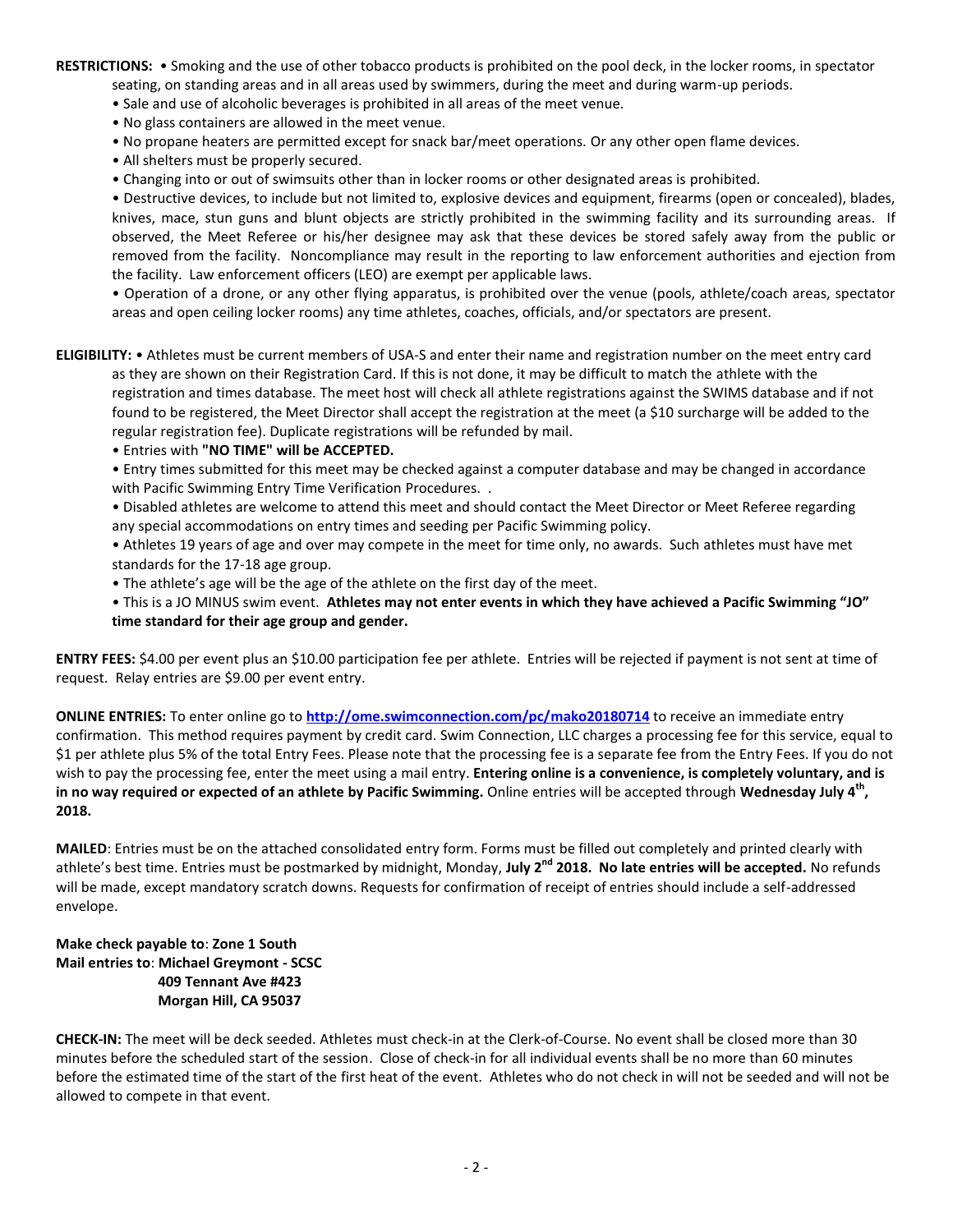**SCRATCHES:** Any athletes not reporting for or competing in an individual timed final event that they have checked in for shall not be penalized.

**AWARDS:** The athletes' awards will be available to the to a club representative at the end of the competition. "A" medals shall be awarded to athlete's achieving new "A" times. Individual awards will be awarded in the A, B and C Division. Ribbons for the first through eighth place will be given to the following age groups: 10 & under, 11-12 and 13-14, 15-18 age groups. No awards given for athletes 19 years of age and older. Awards will not be mailed.

#### **ADMISSION:** Free.

**SNACK BAR & HOSPITALITY:** A snack bar/food trucks will be available throughout the competition. Working deck officials will be provided lunch. Hospitality will serve refreshments to timers and volunteers

**MISCELLANEOUS:** No overnight parking is allowed. Facilities will not be provided after meet hours.

### **EVENT SUMMARY**

|                | <b>SATURDAY</b> |                |                | <b>SUNDAY</b> |               |                |                |  |  |
|----------------|-----------------|----------------|----------------|---------------|---------------|----------------|----------------|--|--|
| $10 - U$       | 11-12           | 13-14          | 15-OVER        | $10 - U$      | $11 - 12$     | $13 - 14$      | 15-OVER        |  |  |
| 100 BK         | 50 BR           | 400 IM         | 400 IM         | <b>50 FLY</b> | <b>50 FLY</b> | 400 FR         | 400 FR         |  |  |
| <b>100 FLY</b> | 100 BK          | 200 FR         | 200 FR         | <b>100 FR</b> | <b>100 FR</b> | 200 IM         | 200 IM         |  |  |
| 50 BR          | <b>50 FR</b>    | 100 BK         | 100 BK         | 50 BK         | 100 BR        | <b>100 FR</b>  | <b>100 FR</b>  |  |  |
| <b>50 FR</b>   | <b>100 FLY</b>  | <b>100 FLY</b> | <b>100 FLY</b> | 100 BR        | 50 BK         | 200 BR         | 200 BR         |  |  |
|                | 200 BR          | 50 FR          | 50 FR          |               | 200 BK        | <b>200 FLY</b> | <b>200 FLY</b> |  |  |

*Time standards found here:* <http://www.pacswim.org/swim-meet-times/standards> *All Events are JO Minus Events*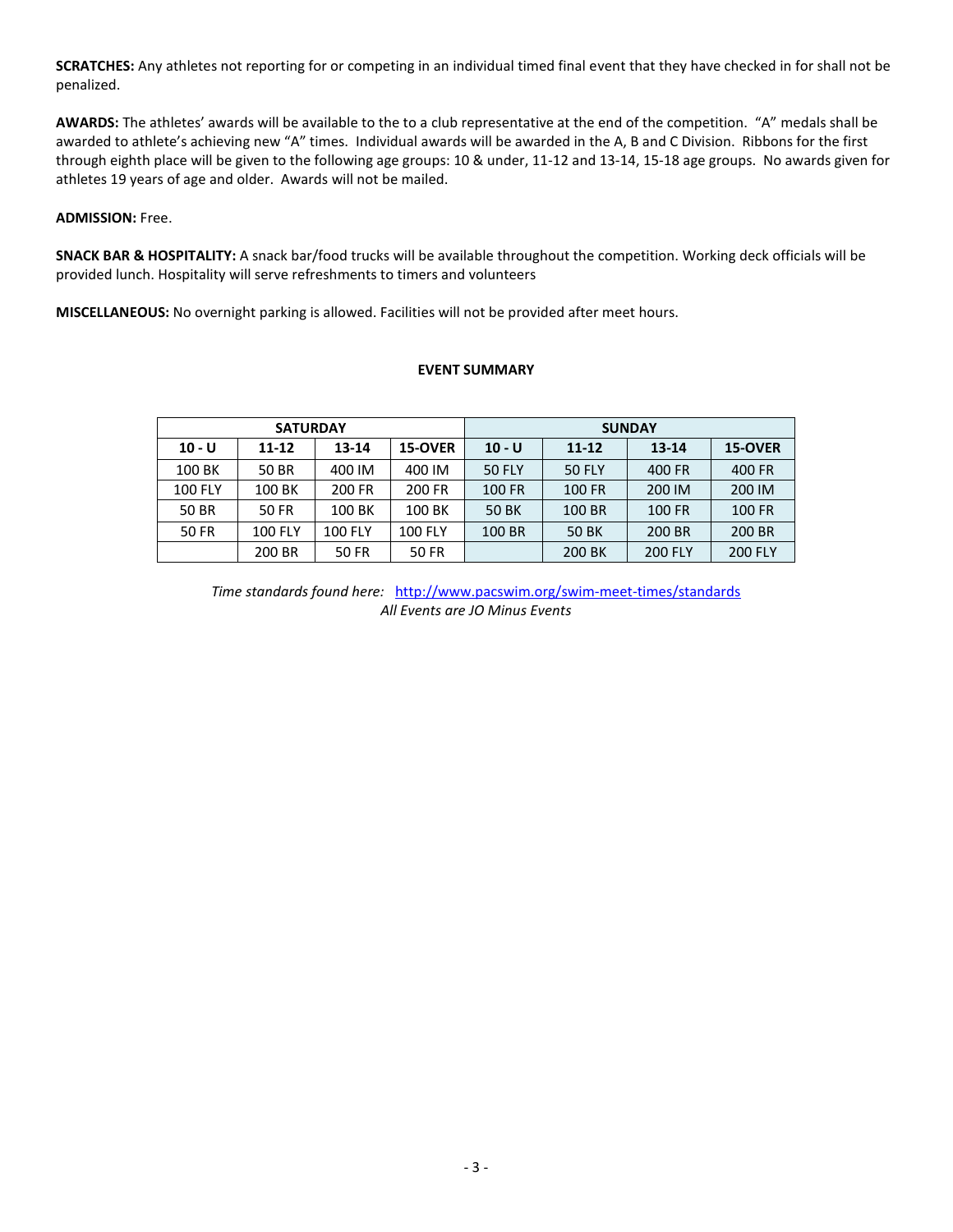|                | SATURDAY JULY 14TH 2018       |                |               | SUNDAY JULY 15TH 2018  |  |  |
|----------------|-------------------------------|----------------|---------------|------------------------|--|--|
| <b>EVENT#</b>  | <b>EVENT#</b><br><b>EVENT</b> |                | <b>EVENT#</b> | <b>EVENT</b>           |  |  |
| $\mathbf{1}$   | 13-OVER 400 IM                | $\overline{2}$ | 35            | 13 - OVER 400 FR       |  |  |
| 3              | 11-12 200 BR                  | 4              | 37            | 11-12 200 BK           |  |  |
| 5              | <b>10 UNDER 50 BR</b>         | 6              | 39            | 15 OVER 200 BR         |  |  |
| $\overline{7}$ | <b>15 OVER 100 FLY</b>        | 8              | 41            | 13-14 200 BR           |  |  |
| 9              | 13-14 100 FLY                 | 10             | 43            | 11-12 100 BR           |  |  |
| 11             | 11-12 100 FLY                 | 12             | 45            | <b>10 UNDER 100 BR</b> |  |  |
| 13             | <b>10 UNDER 100 FLY</b>       | 14             | 47            | <b>15 OVER 100 FR</b>  |  |  |
| 15             | <b>15 OVER 200 FREE</b>       | 16             | 49            | 13-14 100 FR           |  |  |
| 17             | 13-14 200 FREE                | 18             | 51            | 11-12 100 FR           |  |  |
| 19             | 11-12 50 FREE                 | 20             | 53            | <b>10 UNDER 100 FR</b> |  |  |
| 21             | <b>10 UNDER 50 FREE</b>       | 22             | 55            | 15 OVER 200 IM         |  |  |
| 23             | 15 OVER 100 BK                | 24             | 57            | 13-14 200 IM           |  |  |
| 25             | 13-14 100 BK                  | 26             | 59            | 11-12 50 FLY           |  |  |
| 27             | 11-12 100 BK                  | 28             | 61            | 10 UNDER 50 FLY        |  |  |
| 29             | <b>10 UNDER 100 BK</b>        | 30             | 63            | 11-12 50 BK            |  |  |
| 31             | 15 OVER 50 FREE               | 32             | 65            | 10 UNDER 50 BK         |  |  |
| 33             | 13-14 50 FREE                 | 34             |               |                        |  |  |

| SATURDAY JULY 14TH 2018 |                         |                |  |  |
|-------------------------|-------------------------|----------------|--|--|
| <b>EVENT#</b>           | <b>EVENT</b>            | <b>EVENT#</b>  |  |  |
| $\mathbf{1}$            | 13-OVER 400 IM          | $\overline{2}$ |  |  |
| 3                       | 11-12 200 BR            | 4              |  |  |
| 5                       | <b>10 UNDER 50 BR</b>   | 6              |  |  |
| $\overline{7}$          | <b>15 OVER 100 FLY</b>  | 8              |  |  |
| 9                       | 13-14 100 FLY           | 10             |  |  |
| 11                      | 11-12 100 FLY           | 12             |  |  |
| 13                      | <b>10 UNDER 100 FLY</b> | 14             |  |  |
| 15                      | <b>15 OVER 200 FREE</b> | 16             |  |  |
| 17                      | 13-14 200 FREE          | 18             |  |  |
| 19                      | 11-12 50 FREE           | 20             |  |  |
| 21                      | 10 UNDER 50 FREE        | 22             |  |  |
| 23                      | 15 OVER 100 BK          | 24             |  |  |
| 25                      | 13-14 100 BK            | 26             |  |  |
| 27                      | 11-12 100 BK            | 28             |  |  |
| 29                      | <b>10 UNDER 100 BK</b>  | 30             |  |  |
| 31                      | 15 OVER 50 FREE         | 32             |  |  |

Use the following URL to find the time standards: <http://www.pacswim.org/swim-meet-times/standards>